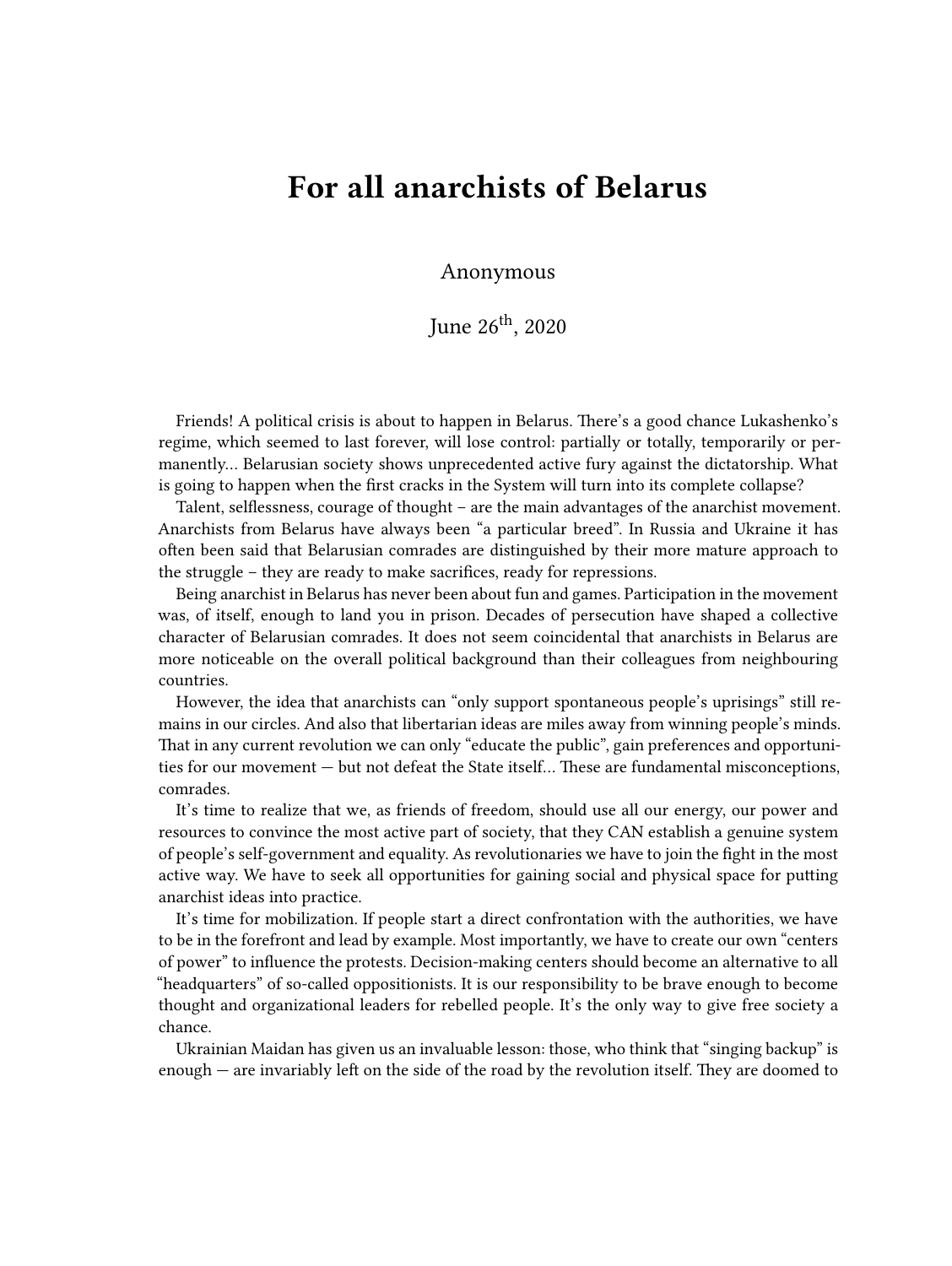be defeated by those who seek central roles. We shouldn't yet again let power-hungry politicians take those roles. We are advocates of society without competition. But, ironically, to build it we have to compete with our opponents and win.

It's not enough to "increase activity". To win we should build an infrastructure for our leader among the whole protest movement. We have to create our own channels of information and propaganda. Make it possible to involve "ordinary" protesters in anarchist activities through chains of our reliable comrades. We have to be ready for some violent confrontation as well. Never fear to take control and make ambitious decisions.

And even if this mustached cockroach remains on his throne once again, if anarchists realize that they have to be at the forefront of political change, it will allow the movement to get ready for the imminent collapse of the current regime. That's the revolution of mind that we can make today.

Get your sleigh ready in the summer – the winter is coming, let's get ready.